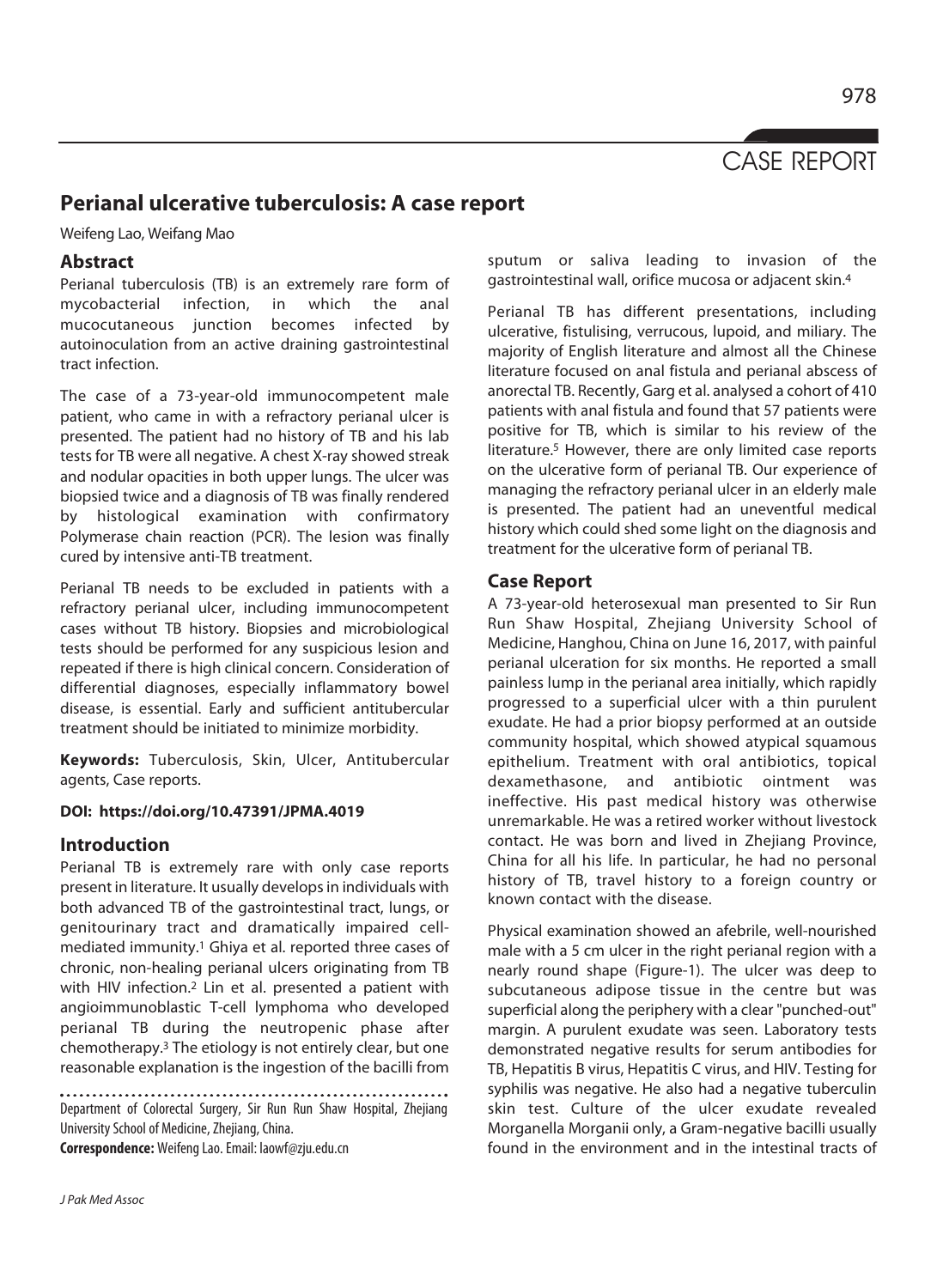

**Figure-1:** Large deep perianal ulcer to subcutaneous adipose tissue in the center with a clear "punched-out" margin.

humans and reptiles as normal flora. Colonoscopy revealed no abnormalities. Chest X-ray showed streak and nodular opacities in both upper lungs.

The differential diagnosis for a refractory rectal ulcer includes inflammatory diseases (e.g. Crohn's disease), infectious etiologies including sexually transmitted diseases (e.g. syphilis), and neoplasms (e.g. squamous cell carcinoma of the anus). TB was not on the top of our list due to a lack of history and negative lab tests. However, a second biopsy taken from the edge of the ulcer showed several granulomas composed of epithelioid cells and Langerhans multinuclear giant cells (Figure-2), in which there were numerous Ziehl-Neelsen stained rods. Polymerase chain reaction (PCR) was positive for M. tuberculosis. The patient's final diagnosis was perianal

**Figure-2:** Histologic morphology of perianal ulcer. A. The biopsy shows granuloma (circle) with epithelioid histiocytes and multinucleated giant cells (arrow) with no obvious central caseation, consistent with tuberculosis granuloma. (HE 100X); B. Ziehl-Neelsen stain for acid-fast bacilli shows a few slender rods that stain brightly red (arrow) in the necrotic tissue (Ziehl-Neelsen stain, 400X).

### tuberculosis.

The patient was given antitubercular treatment. He was started on a four-drug regimen administrated in a short course, which included isoniazid 300mg qd, rifampicin 450mg qd, pyrazinamide 1500mg qd, and ethambutol 750mg qd. The course of treatment was four drugs for two months followed by two drugs (isoniazid and rifampicin) for four months. The perianal ulcer shrunk remarkably within six weeks and healed in fourteen weeks. Unfortunately, four weeks after drug withdrawal, ulceration relapsed at the centre of the previous primary lesion. The patient started a second round of antitubercular treatment with a long course, which included four drugs for three months followed by two drugs for six months. The treatment was tolerated well without significant adverse events. The small ulcer was completely healed four weeks from the beginning of the second course of treatment. No recurrence was detected at the last follow-up, nineteen months after the end of the second round of treatment.

The consent of the patient was taken prior to the writing of this manuscript.

### **Discussion**

The diagnosis of our case was challenging. The patient presented with no history of active TB with a negative skin test and absence of TB antibody. Tuberculin skin tests can be negative in patients with TB due to associated impairment in host immunity. However, our patient was not on any immunosuppressive therapy and did not have a history of immunosuppression. His HIV screening was also negative. Colonoscopy ruled out TB in the colon, including the Iliocaecal region, which is the most frequent predilection site, accounting for more than 85% of the

> gastrointestinal tract TB. The only evidence suggestive of TB was the image finding of streaks and nodular opacities in both upper lungs. Upper lobe fibrocalcific changes are thought to be indicative of healed primary TB in up to 5% of patients.6 We speculated that this patient had been infected but the disease was well confined by the host immune system until the perianal lesion presented. M. tuberculosis present in sputum, was ingested into the GI tract, and inoculated the perianal mucosa and skin.

Definite diagnosis of perianal TB